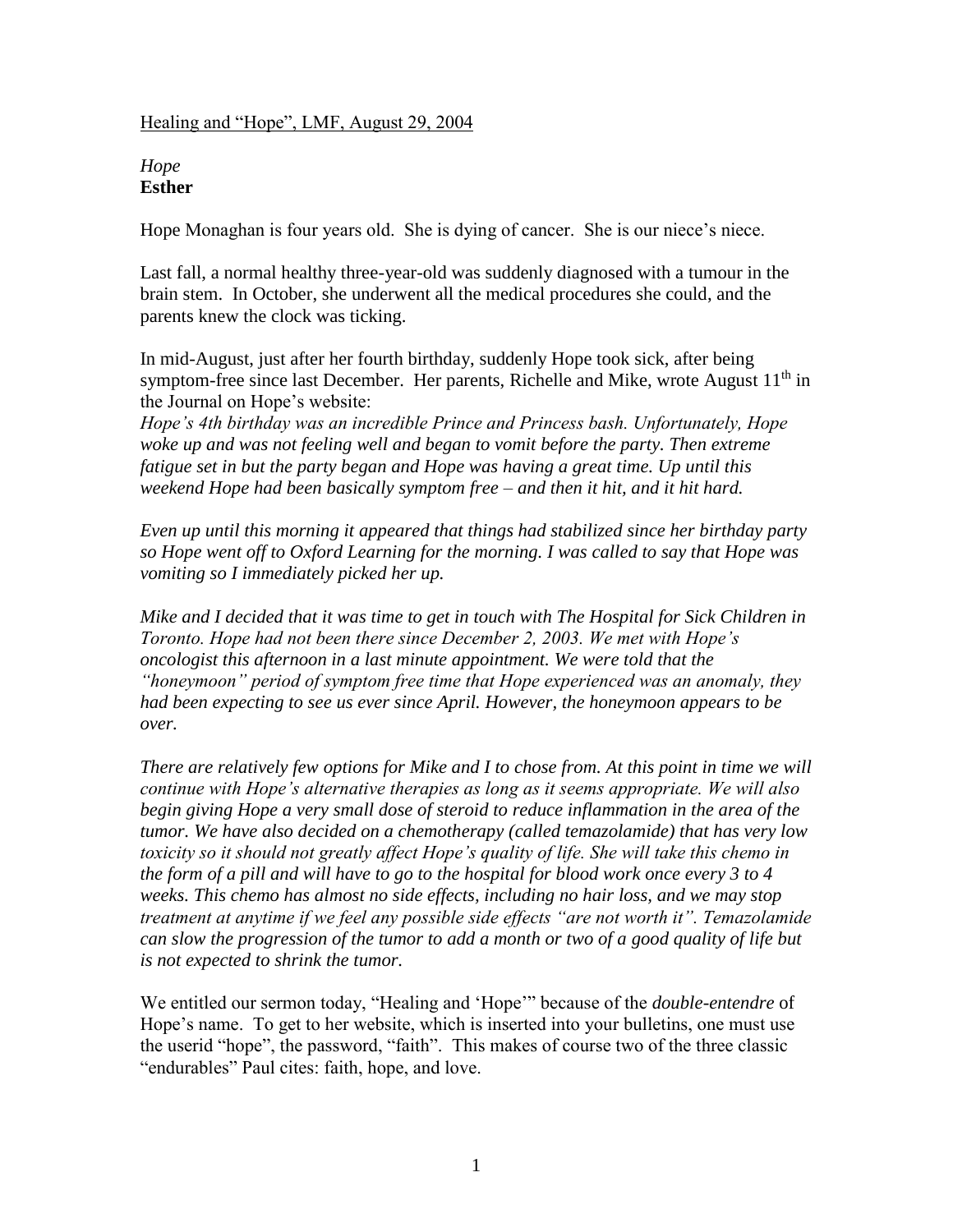Four days after Richelle wrote that entry, she and their five-year-old son, Jonah, joined us for a week of camping at Schoen Lake Provincial Park in an old growth forest 140 kilometres north of Campbell River. The weather was spectacular; the setting magnificent (just nine campsites, three of which our group of 13 adults and 4 kids took over alongside the outflow river from the lake), with Douglas Firs tickling the clouds, and cedars providing copious canopy. It was an idyllic week. For Jonah and Richelle, a wonderful break. There were daily trips to Campbell River or nearby logging village Woss, to make phone calls. On the  $20<sup>th</sup>$ , Hope and her dad, Mike, flew west to join with mom and Jonah later that day. Last Thursday we met Hope and her dad at an extended family gathering at our house.

On August  $17<sup>th</sup>$  a benefit concert was held at their Catholic Church, with over 700 in attendance. Mike, a recording artist, sang a song dedicated to Hope, and got through it!

This sermon is dedicated to Hope. We have entitled it "Healing and 'Hope'". The *double-entendre* is intentional.

Just what is the Christian connection between healing and hope?

# *The Good Samaritan* **Wayne**

The primary biblical text today is the story of the Good Samaritan. It is not mainly about healing or hope. But both factor in significantly at the end.

Usually to understand a biblical text, we begin with *context*. Just what is the text trying to do? What is the question?

The question is supplied right at the beginning of the Samaritan story: "And who is my neighbor?" But that is actually not the first question of the passage – the first question is: "Teacher, what must I do to inherit eternal life?"

Jesus, in classic pedagogical style, puts the question right back as a question: "What is written in the Law? How do you read it?"

The man is forced to think – and to reveal his own thoughts: "He answered: 'Love the Lord your God with all your heart and with all your soul and with all your strength and with all your mind'; and, 'Love your neighbor as yourself.'"

Elsewhere in the Gospels, in Matthew's, another "expert in the law" asks a slightly different question: "Teacher, which is the greatest commandment in the Law?" A fascinating response ensues. Jesus gives two commands for the price of one, stating without saying it that love of God is a *crock* if it is not demonstrated in how we treat the *other*: neighbour near, enemy afar.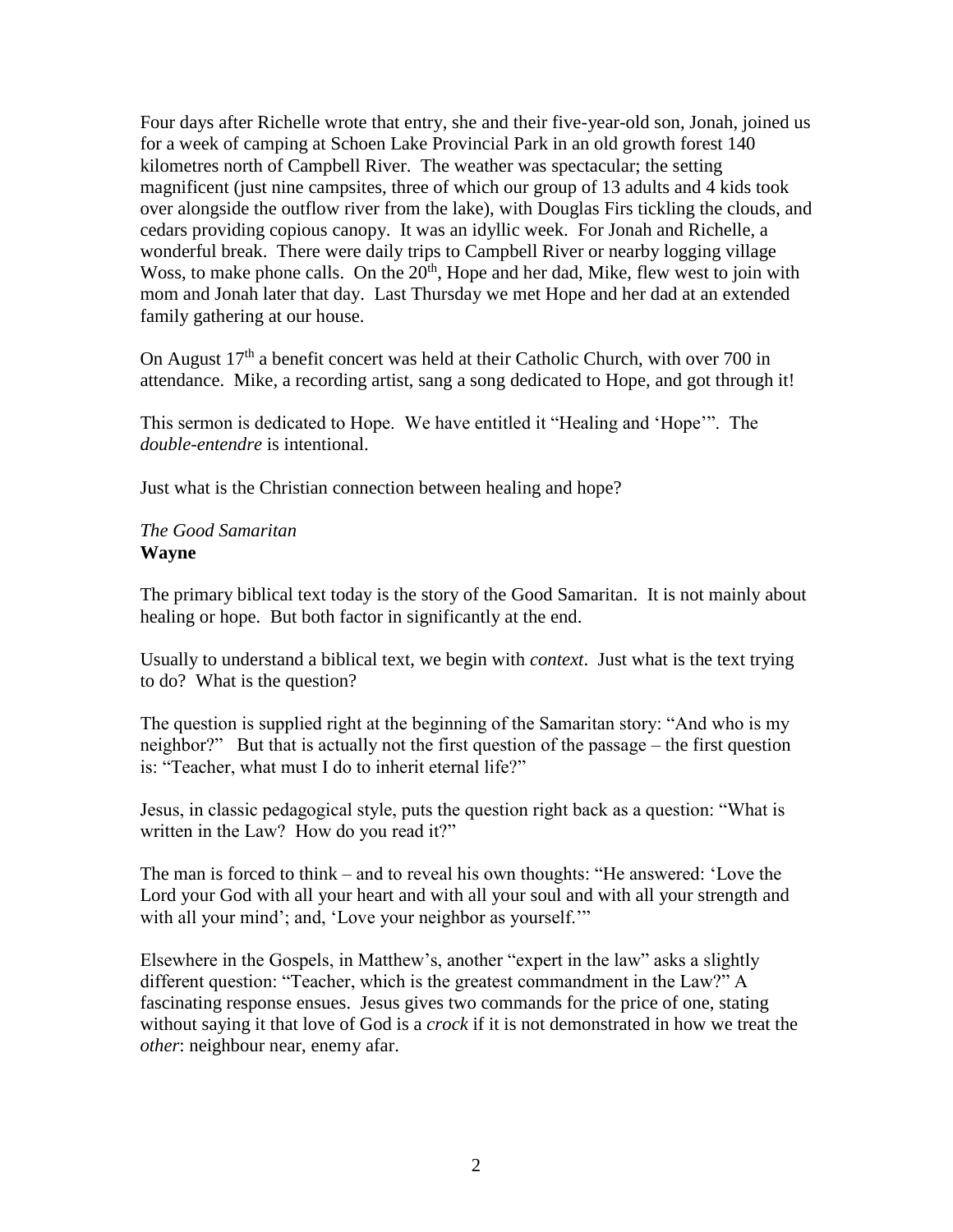In fact, Jesus' teaching is consonant with the entire New Testament witness – and can be stated in an aphorism: "*The litmus test of love of God is love of neighbour; the litmus test of love of neighbour is love of enemies. Our love of God is only as strong as our love of our worst enemy.*"

Our "godliness", our spirituality, our love of God, is only as good as, is predicated on, how much we love, honour, respect, do no harm to, our worst enemy. And who are our enemies? Well, in today's world, they range in the West from those we personally hate, are jealous of, despise, etc., to, for some homosexuals, vile leaders like Saddam Hussein or George Bush, various religious or non-religious icons like Billy Graham or Alice Cooper or Michael Moore or Osama Bin Laden; the list goes on.

Interestingly, in this passage, Jesus claims that "All the Law and the Prophets hang on these two commandments." According to Jesus, the entire ethical sweep of Hebrew revelation is distilled into these two commands about love – something Paul even telescopes into only one essential, in seeming contradiction of Jesus who expands the ultimate essential into two commands. Paul says: "The commandments, 'Do not commit adultery,' 'Do not murder,' 'Do not steal,' 'Do not covet,' and whatever other commandment there may be, are summed up in this one rule: 'Love your neighbor as yourself.'" (Roman 13:9 & 10)

Love of God is clearly assumed here, though not mentioned. Why? Because love of God, religious observance, worship, are meaningless, pure sham, phoney, a *crock*, if not attended by love of neighbour. Because: "*If anyone says, 'I love God,' yet hates his brother, he is a liar. For anyone who does not love his brother, whom he has seen, cannot love God, whom he has not seen.*" (I Jn 4:20)

Because, "*If I speak in the tongues of men and of angels, but have not [neighbour] love, I am only a resounding gong or a clanging cymbal. If I have the gift of prophecy and can fathom all mysteries and all knowledge, and if I have a faith that can move mountains, but have not love, I am nothing. If I give all I possess to the poor and surrender my body to the flames, but have not love, I gain nothing.*" (1 Cor 13:1-3)

Then Paul in the same Romans passage for me offers the best condensed summary of Law in the annals of all human civilization: "*Love does no harm to its neighbor. Therefore love is the fulfillment of the law.*"

For 30 years I have wished to see that motto hung over all the criminal law courts of our land, to make it the very essence of criminal justice, to which we shall return.

This legal expert however gets it – that there are two Ultimate Commandments, not just one, that are like two sides of the same coin , that cannot exist apart from the other, that one presupposes, feeds into the other, and back again.

But as soon as Jesus congratulates him for "getting it", the expert suddenly realizes he has not lived such a life. So the text says, "But he wanted to justify himself..." This is a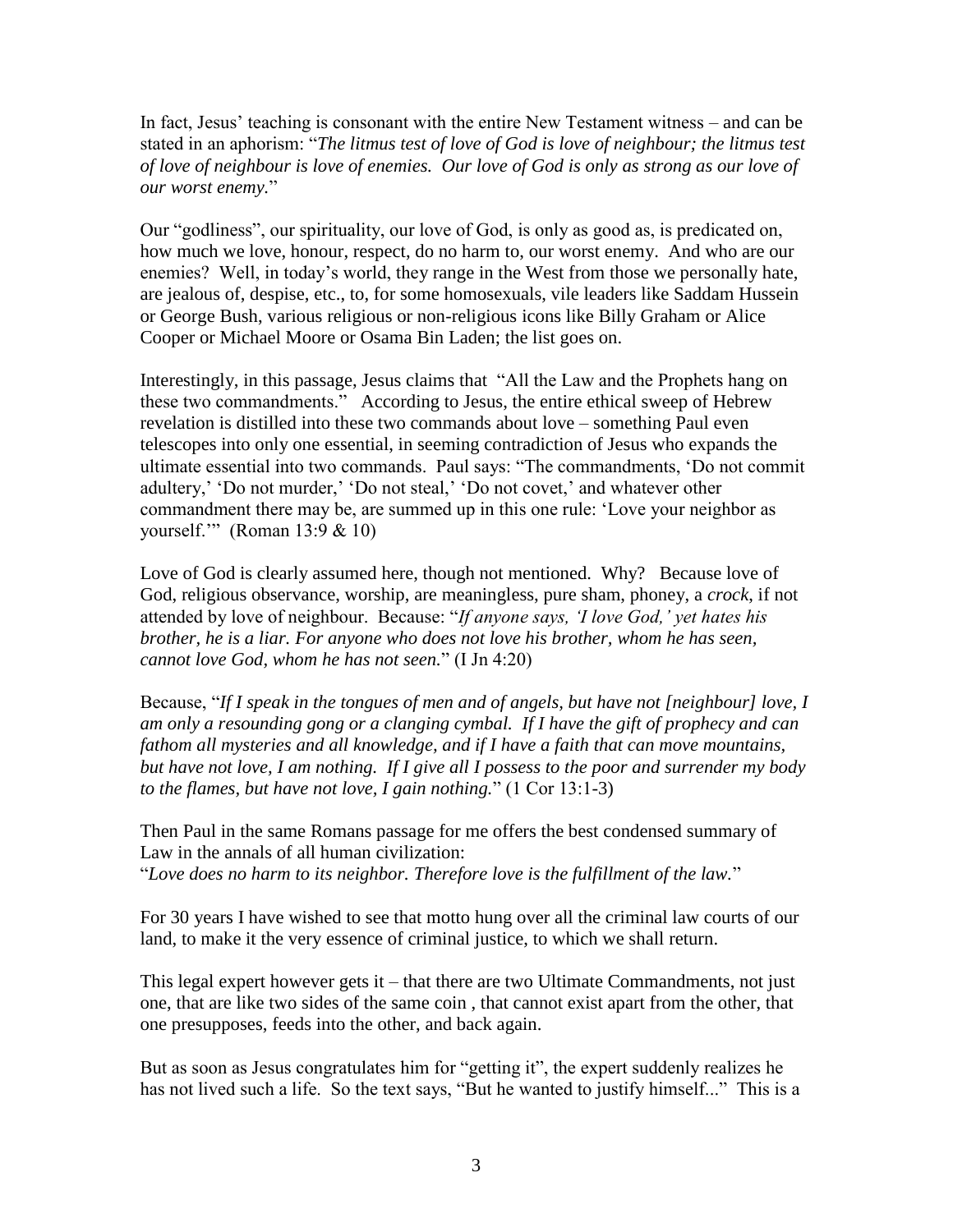universal human response to moral and spiritual failure – and the good news is, we do *not* have to justify ourselves! Someone has done that for us, provided we live up to the "Name" – so Paul writes: "*We who are Jews by birth and not 'Gentile sinners' know that a man is not justified by observing the law, but by faith in Jesus Christ. So we, too, have put our faith in Christ Jesus that we may be justified by faith in Christ and not by observing the law, because by observing the law no one will be justified.*" (Gal. 2:15 & 16)

Yet again, Paul writes: "*You see that a person is justified by what he does and not by faith alone.*" (James 2:24) We are right back to the question next asked in our text, "*And who is my neighbour?*"

The short answer is: *anyone and everyone.* There is nowhere practised in the New Testament a *footnote theology* to the most quoted Bible verse of all time, John chapter 3, verse 16:

"*For God so loved the world [*except our enemies*] that he gave his one and only Son, that whoever believes [*except our enemies*] in him shall not perish [*except our enemies, and they are open season in war and the death penalty*] but have eternal life [*except our enemies, and they can go straight to hell!*].*"

It turns out not just "Liberals" in the long history of the church have been masters of the exception clause……

It's now Jesus' turn for a question in our text: "'*Which of these three do you think was a neighbor to the man who fell into the hands of robbers?*' *The expert in the law replied, 'The one who had mercy on him.' Jesus told him, 'Go and do likewise.'*" For Jesus says elsewhere: "*But go and learn what this means: 'I desire mercy, not sacrifice.' For I have not come to call the righteous, but sinners.*" (Matt 9:13)

This text about the "Good Samaritan" teaches us that healing justice is for everyone, *absolutely no exclusions*; and that we are called to apply it to everyone, *absolutely no exceptions*; that we are never to lose hope in well-doing. As Paul puts it: "*And as for you, brothers, never tire of doing what is right.*" (II Th 3:13)

That is the way of healing justice; that is the way of healing and "hope". Faith is the only "ticket" to hope, just as it is the only password on Hope's website. And love is "*the most excellent way*" that anchors it all. (I Cor. 12:31)

So Paul sums up: "*And now these three remain: faith, hope and love. But the greatest of these is love.*" (1 Cor 13:13)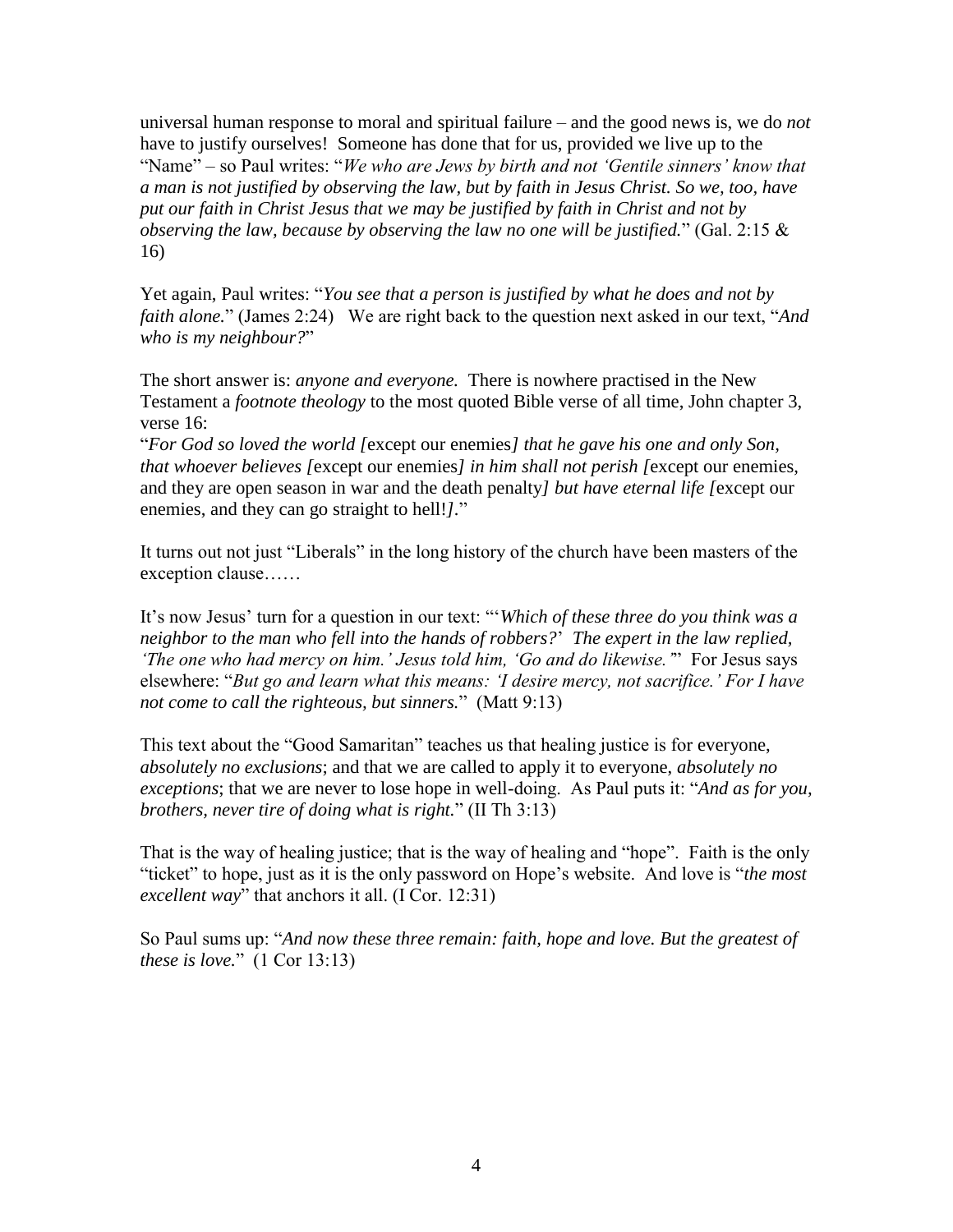*Medical Story* **Esther**

Many of you know that Wayne and I have professional spheres or ministries that relate to healing; Wayne in the area of healing or restorative justice and I in the medical field.

We are each going to tell a story from our respective areas of work. In my work with terminally ill people, I have not seen physical healing ; however I have seen much healing take place in the lives of people who are dying, and in their families. This story, written by a Jeanenne Clark, a nurse, is an example of one such healing.

"The Last Gift" by Jeanenne F, Clark

Sometimes, when technology obscures humanity, we come terribly close to losing touch with the special feelings and values that made us become nurses – and then the inescapable of one patient's despair brings it all rushing back.

In the ICU where I was working one December, there was an isolated room that few would enter and those only briefly, to check the machinery. I soon learned that there was a person in that room with many needs to be met and very little time left: a patient with AIDS.

David was 26 years old, in endstage acute respiratory failure, breathing with the help of a ventilator. His condition had deteriorated rapidly despite aggressive treatment. We could only keep him sedated and as comfortable as possible. He knew he would die soon. I remember him gesturing toward a calendar, his way of trying to ask me how many days were left until Christmas.

Every two to four hours we injected morphine or Valium into David's veins. One evening after my assessment I was getting ready once more to give him a sedative. He reached up, grabbed my hand, and shook his head, "no." He motioned to me that he wanted to write. I have him a piece of paper and pencil. He trembled from fever, his body was limp and sweating; he had a message to express but was too weak to write. I can remember thinking, *I have another patient to see*. But I could read the despair in his eyes as he struggled to form the words.

He tried again and again. Finally, unable to write, he drew a picture of a broken heart. I asked him if his heart was broken. He shook his head.

Groping for an interpretation, I remembered that his father had been in to see him that evening and David had not wanted him to leave – he kept reaching out for his father's hand. His father left the room, though, saying the nurses needed to work with him. To me, it seemed that the father just could not endure any more that evening. I could see the hurt in David's eyes.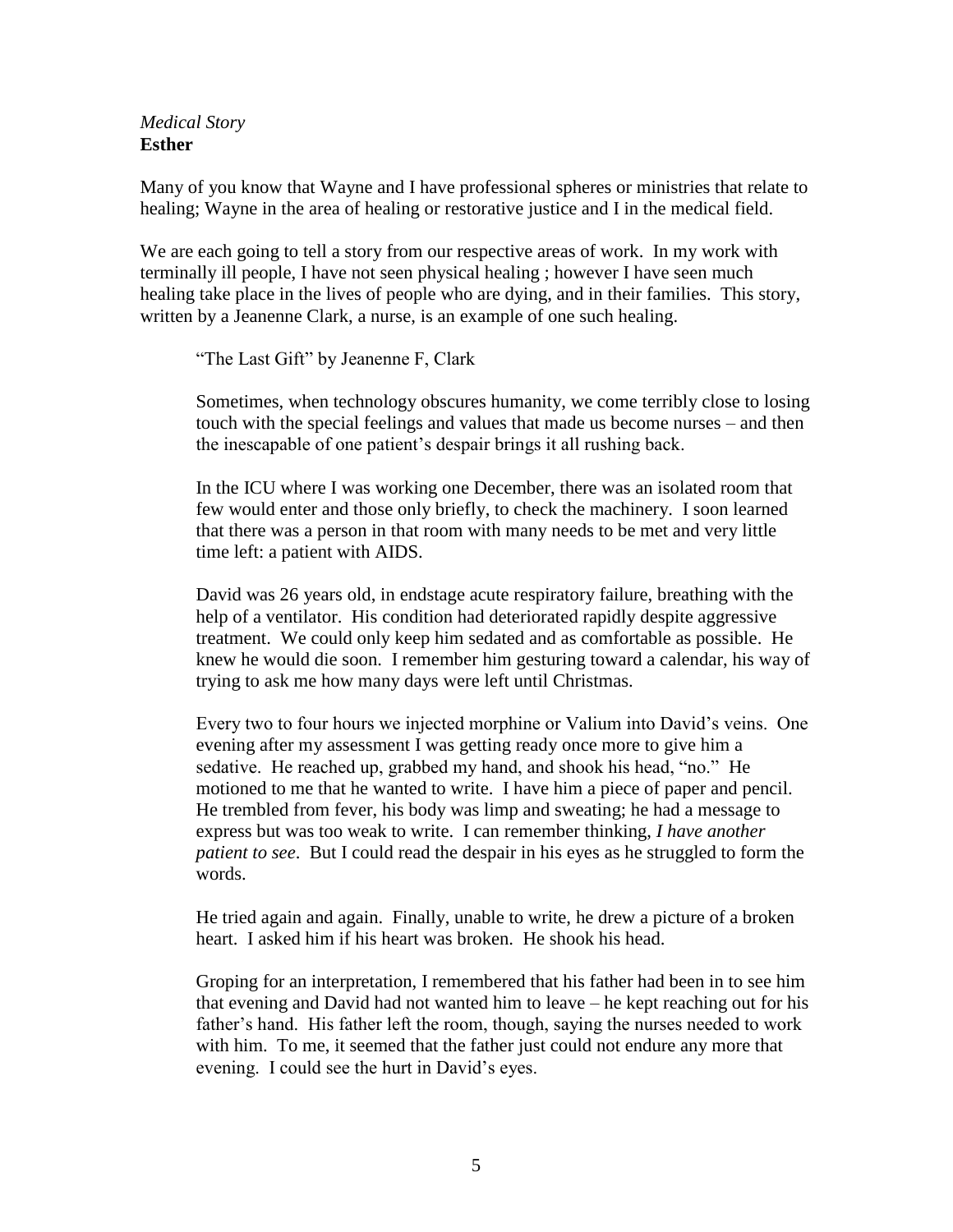I asked, "Is your father's heart broken?" He nodded. He then managed to write "I haven't" but could not complete the thought. He pointed to the broken heart. I ventured, "You haven't told your father you love him lately?" His face lit up; he smiled and again nodded.

I asked if he wanted me to phone his father and give him the message. Another nod; he appeared relieved. He had been able to finish his unfinished business. He then took a sedative to sleep. I phoned his father, not knowing how long it had been since the two of them had communicated; knowing his son had not long to live.

After that the father seldom left his son's bedside. David died 48 hours later, two days before Christmas.

Saddened though I was by his death, he had left me with a memory I would always cherish. He had restored my sense of the essence of nursing.

I felt an inner warmth, and I felt special, because as a nurse I was able to help a dying son convey his message of love to his father. I had taken the time to listen. The bedside nurse is perhaps the only one who *can* take the time to listen, to reach out, touch, feel and share those feelings with the patient. My experience with David replenished me just in time – just when I felt I had no more to give. *Jeanenne F. Clark, R.N., CCRN, is a staff nurse in respiratory intensive care, Barnes Hospital, St. Louis.* (*American Journal of Nursing*, December 1991, p. 96.)

## *Restorative Justice Story* **Wayne**

Our fall Dinners' speaker last year was Glenn Flett.

Glenn spent several years committing robberies with violence, until one day he and a partner shot and killed a man during a Brinks Armoured Truck robbery. Through Christian friends inside and outside the prison, Glenn eventually chose to follow Jesus. Changes happened remarkably quickly. But a supreme test came after a woman in Victoria, a Christian pastor, was brutally murdered. She had been a grandmother figure to Glenn through all his criminal years. She had loved him unconditionally.

By a strange twist of circumstances, the man who murdered her ended up in the same prison as Glenn, and finally, in an English class he was teaching! Glenn was a "wheel" in the prison, had a lot of power, and could have called in favours. He could have had this guy killed. Not only did he not do this, but ultimately helped him successfully apply for and obtain parole. Glenn's new love for Jesus helped him embrace the man who had murdered the most accepting person in his life at that time.

Today, Glenn serves Jesus by reaching out to ex-prisoners through a local government-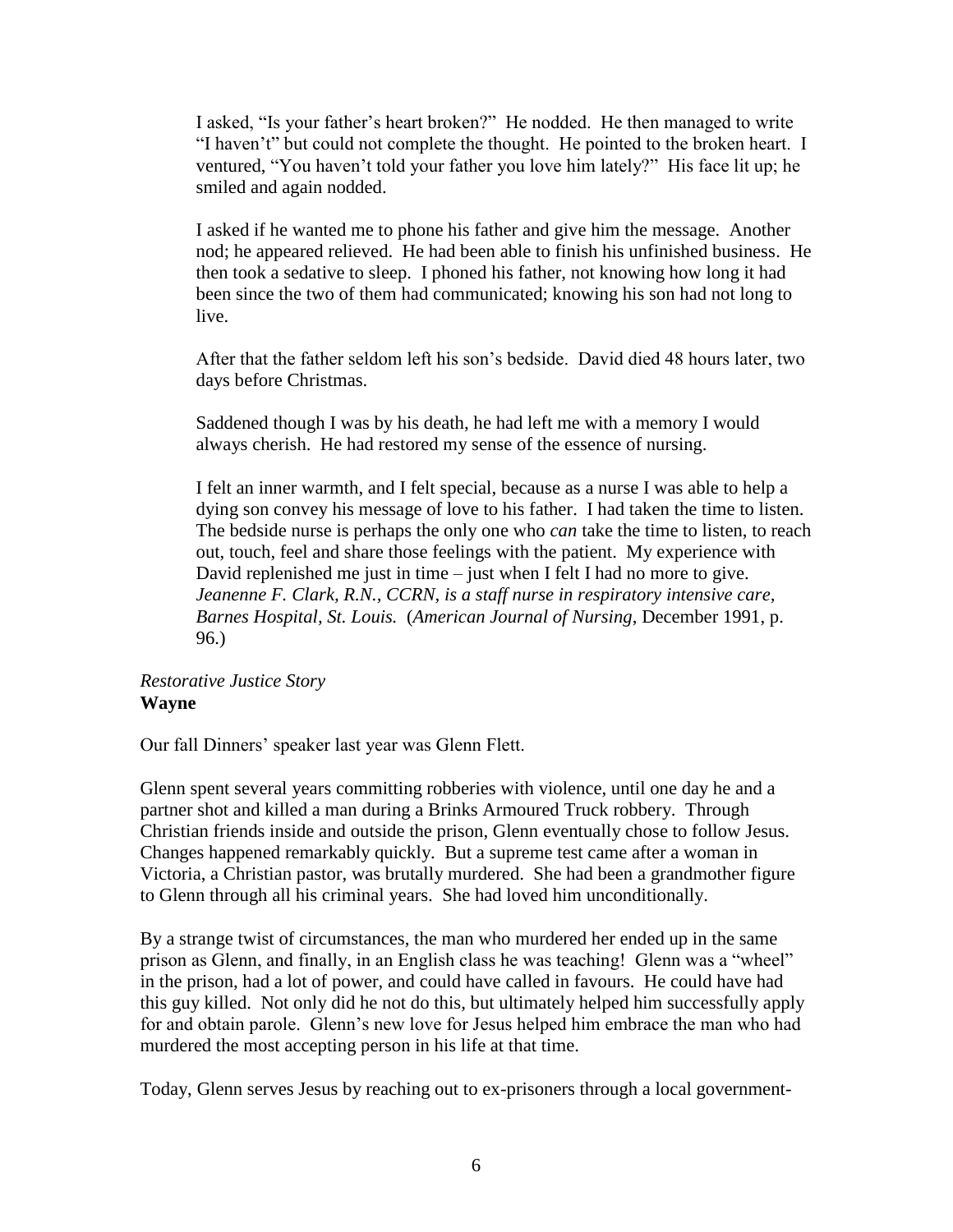sponsored program that helps them reintegrate into society. It is called L.I.N.C.: Long-Term Inmates Now in the Community. He tells his story widely, and is well-known in the larger criminal justice community, and also works closely with us at M2/W2. His wife is Chair of our board.

The amazing healing in his life for many years has been channelled towards healing justice in the lives of several "least of these" in prison, and back on the streets.

He needs prayer especially at this time because of his close involvement with Eric Fish, the man accused of the home invasion beating death in Vernon.

### *Conclusion* **Esther**

"Hope springs eternal", the saying goes. Paul lists it as one of three universal bottom-line realities. Yet Richelle and Mike struggle with hanging onto hope while facing losing Hope – short of a miracle.

So what is healing in their situation? It is not likely full healing for Hope. Though when given the initial diagnosis to expect six months at the most, a more than ten-month symptom-free reprieve has been nonetheless amazing gift, amazing grace. In my conversations with Richelle, she has told me that she is a very different person now from who she was last October. She has significantly altered her perceptions on life and death.

Healing has been the incredible impact their journey with Hope has made on a wide circle of friends and family. Now we bring that impact to you. Their website is supplied as an insert in your bulletins. [\[http://www3.caringbridge.org/mo/hope/,](http://www3.caringbridge.org/mo/hope/) user id: hope; password: faith]

We invite you to reflect on this sermon, view the website, and journey with Hope and have hope from this day forward in your thoughts and prayers.

## **Wayne**

Healing, in the end, boils down to two essentials, the "greatest" and "most excellent way" of Paul's trilogy, *love*: Love God; Love your neighbour as yourself, which invariably means practising the life craft of forgiveness.

In what I consider the most masterful commentary on loving forgiveness I have ever encountered, and could upon request e-mail to you the full text, I leave you with this part of an interview with Father Thomas Hopko, retired Orthodox priest and scholar from St. Vladimir's Seminary in New York:

*"Your brother[/sister] is your [self/your] life." I have no self in myself except the one that is fulfilled by loving the other. The Trinitarian character of God is a metaphysical absolute here, so to speak. God's own self is another – his Son, to use Christian*